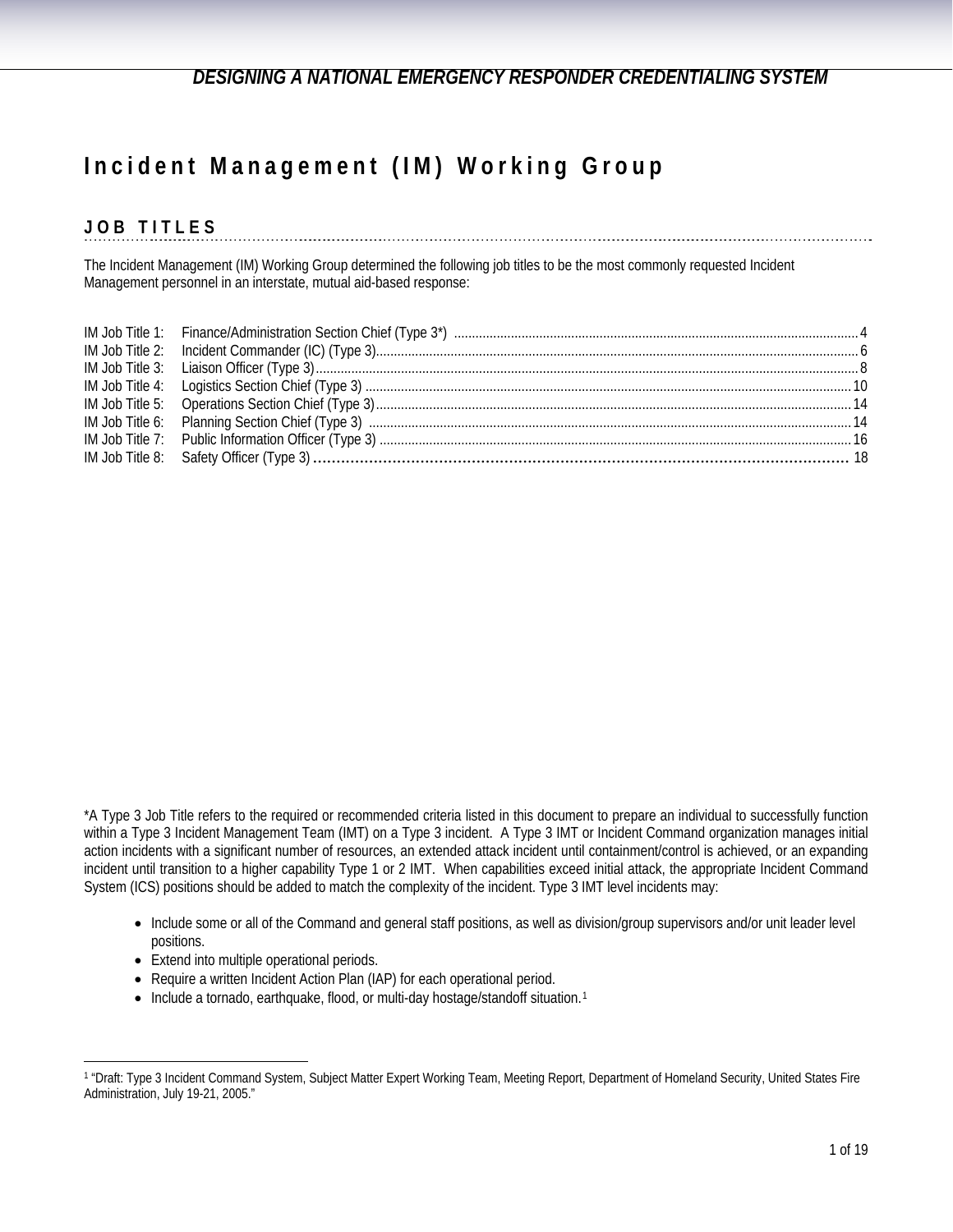## **A CRONYM L IST**

|                  | .                                                                                 |
|------------------|-----------------------------------------------------------------------------------|
| <b>AHJ</b>       | Authority Having Jurisdiction                                                     |
| <b>CBRNE</b>     | Chemical, Biological, Radiological, Nuclear, and High-Yield Explosives            |
| COOP             | <b>Continuity of Operations</b>                                                   |
| <b>DHS</b>       | U.S. Department of Homeland Security                                              |
| <b>EMI</b>       | <b>Emergency Management Institute</b>                                             |
| EPA              | <b>Environmental Protection Agency</b>                                            |
| <b>FEMA</b>      | Federal Emergency Management Agency                                               |
| <b>FIRESCOPE</b> | Firefighting Resources of Southern California Organized for Potential Emergencies |
| HazMat           | Hazardous Materials                                                               |
| <b>IAP</b>       | Incident Action Plan                                                              |
| IC.              | Incident Commander                                                                |
| <b>ICS</b>       | Incident Command System                                                           |
| IM               | Incident Management                                                               |
| <b>IMT</b>       | Incident Management Team                                                          |
| <b>MCI</b>       | Mass Casualty Incident                                                            |
| <b>NFA</b>       | National Fire Academy                                                             |
| <b>NFPA</b>      | National Fire Protection Association                                              |
| <b>NIMS</b>      | National Incident Management System                                               |
| <b>NRP</b>       | National Response Plan                                                            |
| <b>OSHA</b>      | Occupational Safety and Health Administration                                     |
| <b>PPE</b>       | Personal Protective Equipment                                                     |
| <b>USCG</b>      | U.S. Coast Guard                                                                  |
| <b>USDA</b>      | U.S. Department of Agriculture                                                    |
| <b>USFA</b>      | U.S. Fire Administration                                                          |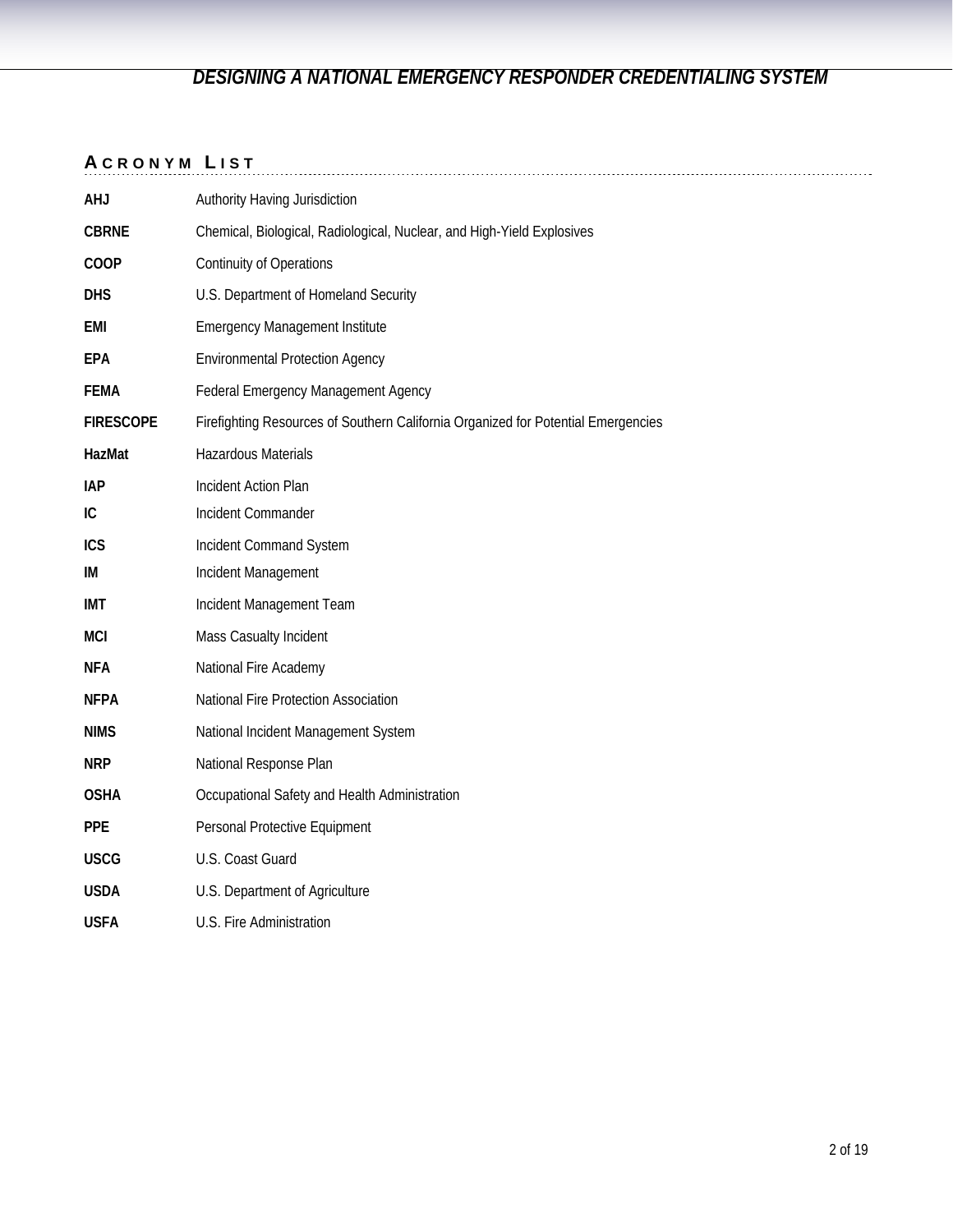## **REQUISITE AND RECOMMENDED CRITERIA**

Based on existing, nationally-accepted standards, the IM Working Group extracted relevant education, training, experience, physical/medical fitness, certification, and licensing criteria to define the *baseline criteria* for each job titles listed below. These baseline criteria represent the *minimum* requirements for incident management personnel to participate in the National Incident Management System (NIMS) Integration Center's National Emergency Responder Credentialing System.

The IM Working Group identified additional recommended criteria relating to education, training, certification, experience, and physical/medical fitness where it believed standards and baseline criteria did not exist or were deemed insufficient. These recommended criteria are *not* required and represent the IM Working Group's *recommendations* for emergency managers to participate in the NIMS Integration Center's National Emergency Responder Credentialing System.

The categories used in *Designing a National Emergency Responder Credentialing System* are defined as follows:

| <b>Education</b>                | Formal instruction based on a curriculum that prepares an individual with the core knowledge and<br>skill for entry into a discipline and for performing a job function |
|---------------------------------|-------------------------------------------------------------------------------------------------------------------------------------------------------------------------|
| Training <sup>2</sup>           | Instruction and/or activities that enhance and individual's core knowledge, increase skill set and<br>proficiency, and strengthen and augment abilities                 |
| Experience                      | Time required in a job function for an individual to attain proficiency in applying knowledge, skills,<br>and abilities                                                 |
| <b>Physical/Medical Fitness</b> | Physical and medical considerations that when applied, help to ensure safe performance in risky<br>environments                                                         |
| Certification                   | Designation granted by Authority Having Jurisdiction (AHJ) that an individual has met the<br>requirements and achieved specific knowledge, skills, and abilities        |
| Licensing                       | Legal designation granted by AHJ, indicating that a person has met the necessary legal<br>requirements to function in a job title                                       |

Where requisite and/or recommended criteria do not apply, that category will not be listed.

<span id="page-2-0"></span><sup>&</sup>lt;sup>2</sup> Per NIMS compliance at the time of publication, Incident Command System (ICS) - and Federal Emergency Management Agency (FEMA) Independent Study (IS) - training courses are listed. Equivalent courses must meet the NIMS National Standard Curriculum.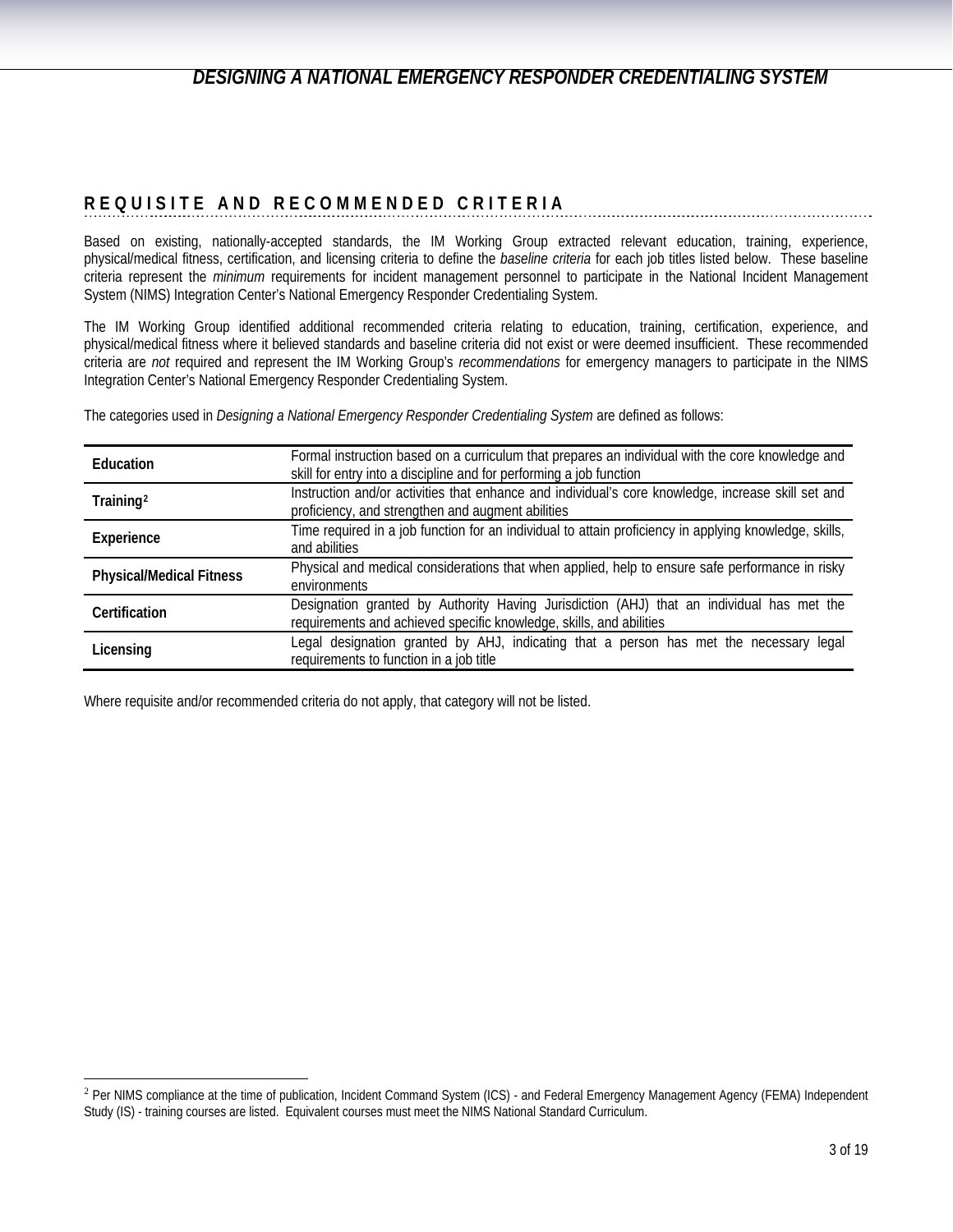# <span id="page-3-0"></span>**IM Job Title 1: Finance/Administration Section Chief (Type 3)**

**Description:** A *Finance/Administration Section Chief (Type 3)* is responsible for all financial, administrative, and cost analysis aspects of an incident.[3](#page-3-1)

## **REQUISITE CRITERIA**

The table below lists minimum requisite criteria based on existing protocols and standards for a *Finance/Administration Section Chief (Type 3)* to participate in the NIMS Integration Center's National Emergency Responder Credentialing System.

| Category                         | Criteria                                                                                                                                                                                                                                                                                           |
|----------------------------------|----------------------------------------------------------------------------------------------------------------------------------------------------------------------------------------------------------------------------------------------------------------------------------------------------|
| Training <sup>4</sup>            | Completion of the following courses/curricula:<br>1. ICS-100: Introduction to ICS<br>2. ICS-200: Basic ICS<br>3. ICS-300: Intermediate ICS<br>4. ICS-400: Advanced ICS<br>5. FEMA Independent Study IS-700: NIMS, An Introduction<br>6. FEMA IS-800: National Response Plan (NRP), An Introduction |
| Experience                       | Significant, ongoing experience related to finance, administration, cost analysis, and<br>experience in emergency management                                                                                                                                                                       |
| <b>Physical/ Medical Fitness</b> | Compliance with the following baseline criteria:<br>1. Medical requirements established by the AHJ<br>2. Minimum physical fitness standards as required by the AHJ                                                                                                                                 |

<span id="page-3-1"></span>

<span id="page-3-2"></span><sup>&</sup>lt;sup>3</sup> FIRESCOPE Field Operations Guide, June 2004. 10-3.<br><sup>4</sup> Per NIMS compliance at the time of publication, ICS- and IS- training courses are listed. Equivalent courses must meet the NIMS National Standard Curriculum. Equivalent courses provided by the Emergency Management Institute (EMI), the National Fire Academy (NFA), FIrefighting Resources of Southern California Organized for Potential Emergencies (FIRESCOPE), the National Wildfire Coordination Group, the U.S. Department of Agriculture (USDA), the Environmental Protection Agency (EPA), and the U.S. Coast Guard (USCG) are acceptable alternatives, as are state and local courses that comply with the National Standard Curriculum Training Development Guidance provided by the U.S. Department of Homeland Security (DHS).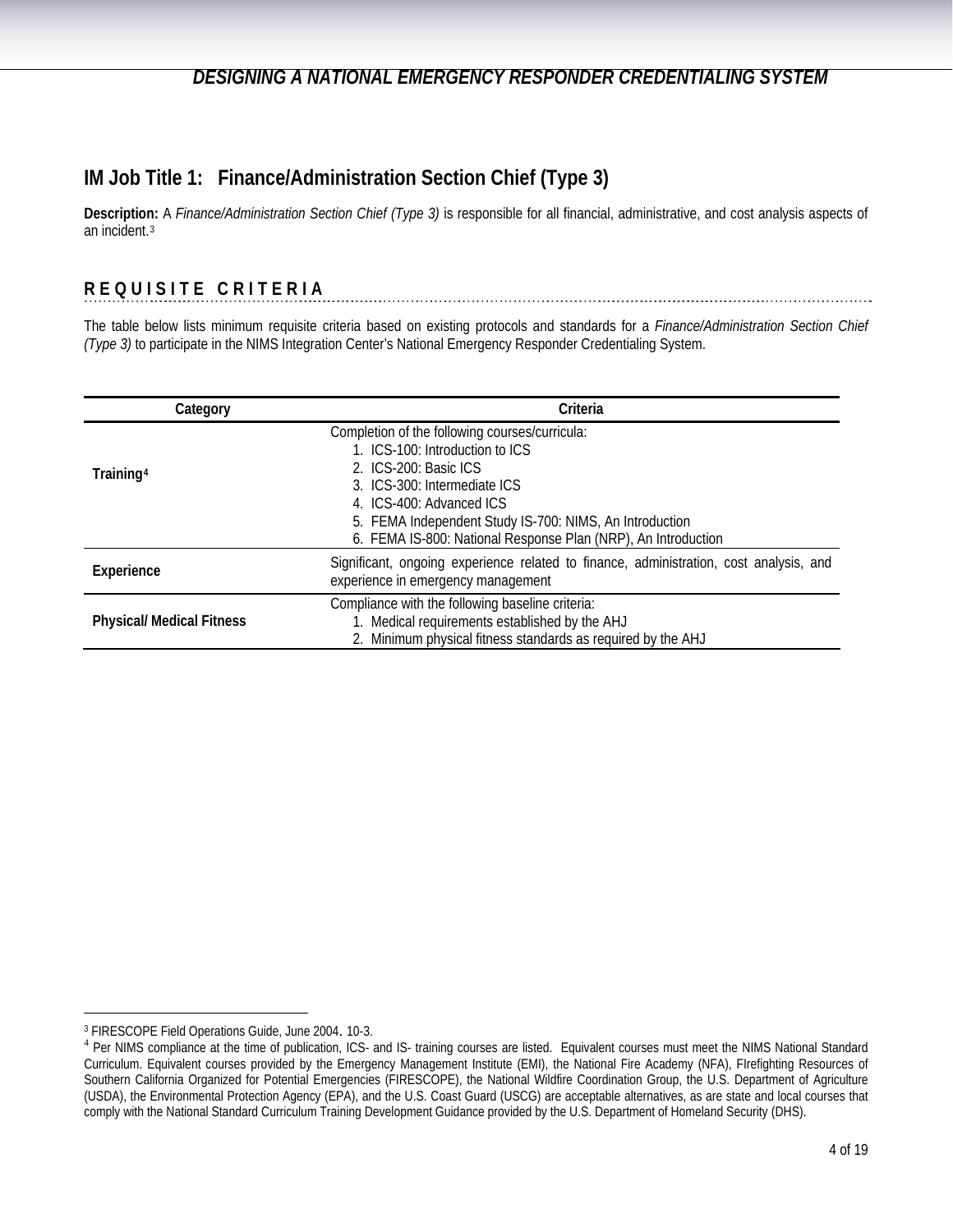# **IM Job Title 1: Finance/Administration Section Chief (Type 3)**

#### **RECOMMENDED CRITERIA**

The recommended criteria that follow are intended to supplement previously listed requisite criteria for the NIMS Integration Center's consideration and referral to organizations, as appropriate.

The table below lists the IM Working Group's recommended criteria for a *Finance/Administration Section Chief (Type 3)* to participate in the NIMS Integration Center's National Emergency Responder Credentialing System. These criteria incorporate and/or modify existing protocols and standards and/or propose their development where they do not exist.

| Category                         | Criteria                                                                                                                                                                                                                                                                                                                                                                                                                                                         |
|----------------------------------|------------------------------------------------------------------------------------------------------------------------------------------------------------------------------------------------------------------------------------------------------------------------------------------------------------------------------------------------------------------------------------------------------------------------------------------------------------------|
| Education                        | Knowledge of a full range of specialized financial management, cost accounting, and<br>related professions                                                                                                                                                                                                                                                                                                                                                       |
| <b>Training</b>                  | Completion of the following courses and/or curricula:<br>1. Continuing education requirements for training as required by AHJ<br>2. NFA Course H460, All-Hazards Finance/Administration Section Chief, or<br>equivalent<br>3. USFA Course O305, All-Hazards Incident Management Team, or equivalent<br>4. Recertification and verification of requisite training                                                                                                 |
| Experience                       | 1. Functional experience in finance/administration at the level or levels of<br>government commensurate with the scope of the incident<br>2. Successful previous experience filling unit positions within the Finance/<br><b>Administration Section</b><br>3. Completion of Position Taskbooks that validate and verify (by AHJ) demonstrated<br>ability to perform required skills in exercises and/or actual incidents every 5 years<br>or as dictated by need |
| <b>Physical/ Medical Fitness</b> | Medical and physical fitness requirements established by the AHJ that include the ability<br>to perform duties under arduous circumstances characterized by working consecutive<br>12-14 hour days under physical and emotional stress for sustained periods                                                                                                                                                                                                     |
| Certification                    | A performance-based certification and qualification system to document minimum<br>training, skills and knowledge, experience, and physical fitness requirements                                                                                                                                                                                                                                                                                                  |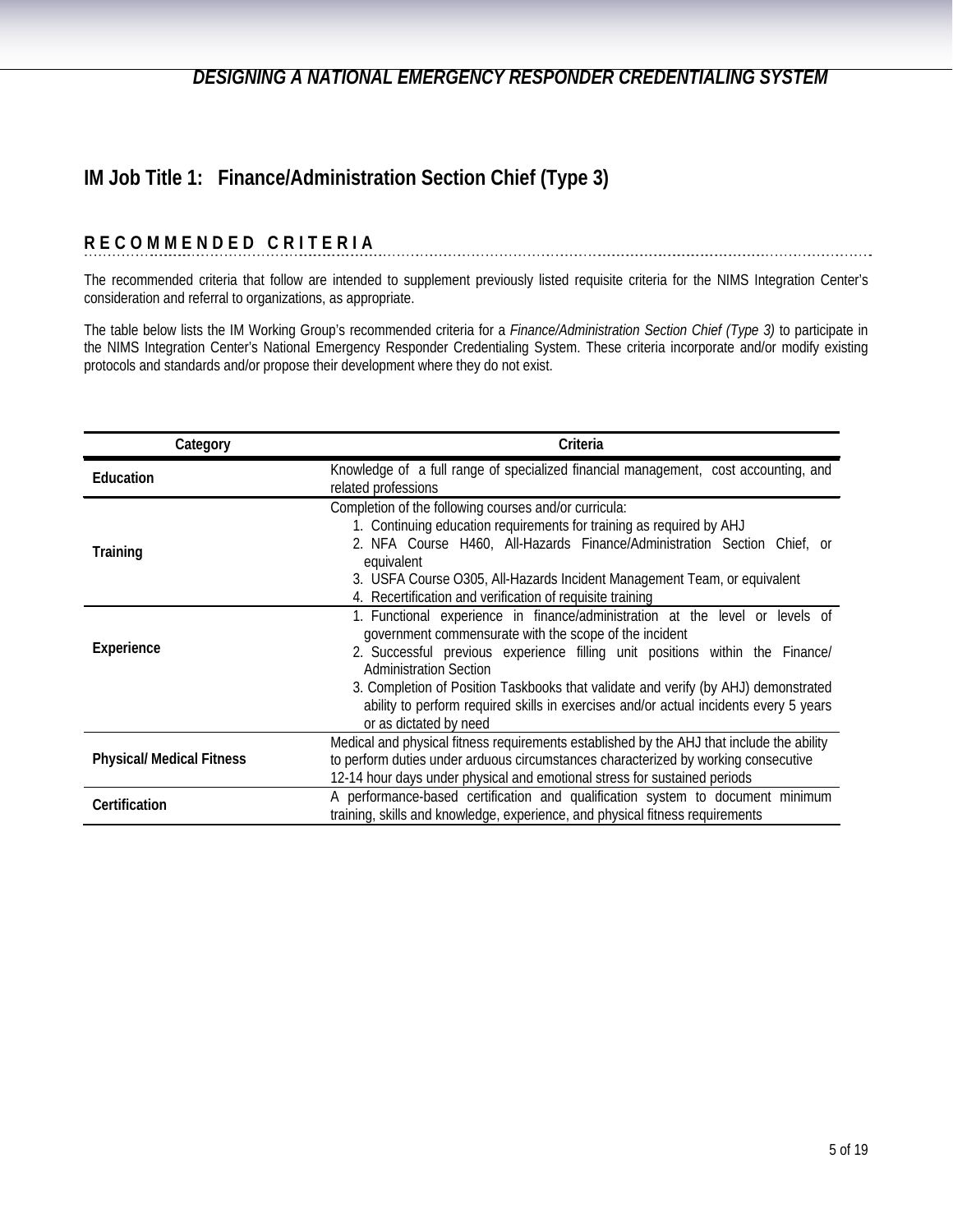# <span id="page-5-0"></span>**IM Job Title 2: Incident Commander (IC) (Type 3)**

**Description:** An *Incident Commander (IC) (Type 3)* has overall authority and responsibility for conducting incident operations and is responsible for the management of all incident operations at the incident site.[5](#page-5-1)

## **REQUISITE CRITERIA**

The table below lists minimum requisite criteria based on existing protocols and standards for an *Incident Commander (Type 3)* to participate in the NIMS Integration Center's National Emergency Responder Credentialing System.

| Category                        | Criteria                                                                             |
|---------------------------------|--------------------------------------------------------------------------------------|
|                                 | Completion of the following courses/curricula:                                       |
|                                 | 1. ICS-100: Introduction to ICS                                                      |
| Training <sup>6</sup>           | 2. ICS-200: Basic ICS                                                                |
|                                 | 3. ICS-300: Intermediate ICS                                                         |
|                                 | 4. ICS-400: Advanced ICS                                                             |
|                                 | 5. FEMA IS-700: NIMS, An Introduction                                                |
|                                 | 6. FEMA IS-800: NRP, An Introduction                                                 |
| Experience                      | Significant, ongoing experience related to the management of emergency incidents and |
|                                 | events that may involve multiple jurisdictions requiring mutual-aid response         |
|                                 | Compliance with the following baseline criteria:                                     |
| <b>Medical/Physical Fitness</b> | 1. Medical requirements established by the AHJ                                       |
|                                 | 2. Minimum physical fitness standards as required by the AHJ                         |

<span id="page-5-1"></span><sup>5</sup> NIMS, March 2004, p. 130.

<span id="page-5-2"></span><sup>&</sup>lt;sup>6</sup> Per NIMS compliance at the time of publication, ICS- and IS- training courses are listed. Equivalent courses must meet the NIMS National Standard Curriculum. Equivalent courses provided by EMI, NFA, FIRESCOPE, the National Wildfire Coordination Group, USDA, EPA, and the USCG are acceptable alternatives, as are state and local courses that comply with the National Standard Curriculum Training Development Guidance provided by DHS.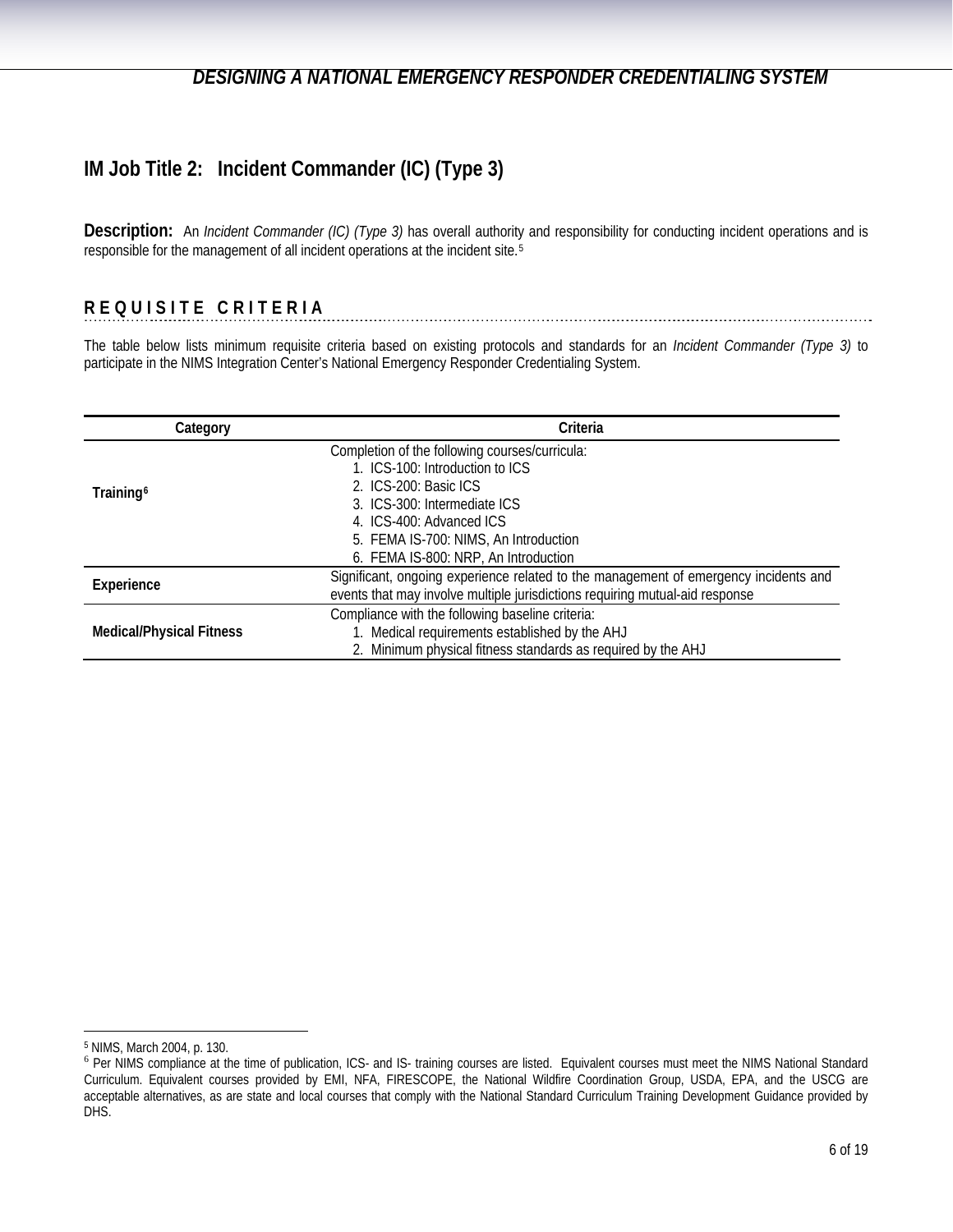# **IM Job Title 2: Incident Commander (IC) (Type 3)**

#### **RECOMMENDED CRITERIA**

The recommended criteria that follow are intended to supplement previously listed requisite criteria for the NIMS Integration Center's consideration and referral to organizations, as appropriate.

The table below lists the IM Working Group's recommended criteria for an *Incident Commander (Type 3)* to participate in the NIMS Integration Center's National Emergency Responder Credentialing System. These criteria incorporate and/or modify existing protocols and standards and/or propose their development where they do not exist.

| Category                        | Criteria                                                                                                                                                                                                                                                                                                                                                                                                                                                                                                                                                                                                                                                                                                                                                                                                                                                                                                                                                                                                                                                                                                             |
|---------------------------------|----------------------------------------------------------------------------------------------------------------------------------------------------------------------------------------------------------------------------------------------------------------------------------------------------------------------------------------------------------------------------------------------------------------------------------------------------------------------------------------------------------------------------------------------------------------------------------------------------------------------------------------------------------------------------------------------------------------------------------------------------------------------------------------------------------------------------------------------------------------------------------------------------------------------------------------------------------------------------------------------------------------------------------------------------------------------------------------------------------------------|
| Training                        | Completion of the following courses and/or curricula:<br>1. Continuing education requirements for training, as required by the AHJ<br>2. NFA Course H400, All-Hazards Incident Commander, or equivalent<br>3. Incident Action Planning and management courses as required by the AHJ<br>4. Continuity of Operations (COOP) procedures for the AHJ and adjacent jurisdictions<br>5. National Fire Protection Agency (NFPA) 472, Professional Competence of<br>Responders to Hazardous Materials (HazMat) Incidents (Awareness Level), or<br>Occupational Safety and Health Administration (OSHA) 1910.120 HazMat Awareness<br>Level Training or equivalent basic instruction on responding to and operating in a<br>chemical, biological, radiological, nuclear, and high-yield explosives (CBRNE) mass<br>casualty incident (MCI)<br>6. EMI Public Information Course or equivalent<br>7. Recertification and verification of requisite training<br>8. Management, leadership, and teambuilding training relevant to emergency response<br>9. USFA Course O305, All-Hazards Incident Management Team, or equivalent. |
| Experience                      | 1. Functional experience in Incident Command at the level or levels of government<br>commensurate with the scope of the incident<br>2. Satisfactory performance in other positions within the ICS organizational structure,<br>including Operations Section Chief and Planning Section Chief<br>3. Completion of Position Taskbooks that validate and verify (by AHJ) demonstrated<br>ability to perform required skills in exercises and/or actual incidents every 5 years or as<br>dictated by need                                                                                                                                                                                                                                                                                                                                                                                                                                                                                                                                                                                                                |
| <b>Medical/Physical Fitness</b> | Medical and physical fitness requirements established by the AHJ that include the ability<br>to perform duties under arduous circumstances characterized by working consecutive<br>12-14 hour days under physical and emotional stress for sustained periods                                                                                                                                                                                                                                                                                                                                                                                                                                                                                                                                                                                                                                                                                                                                                                                                                                                         |
| Certification                   | A performance-based certification and qualification system to document minimum<br>training, skills and knowledge, experience, and physical fitness requirements                                                                                                                                                                                                                                                                                                                                                                                                                                                                                                                                                                                                                                                                                                                                                                                                                                                                                                                                                      |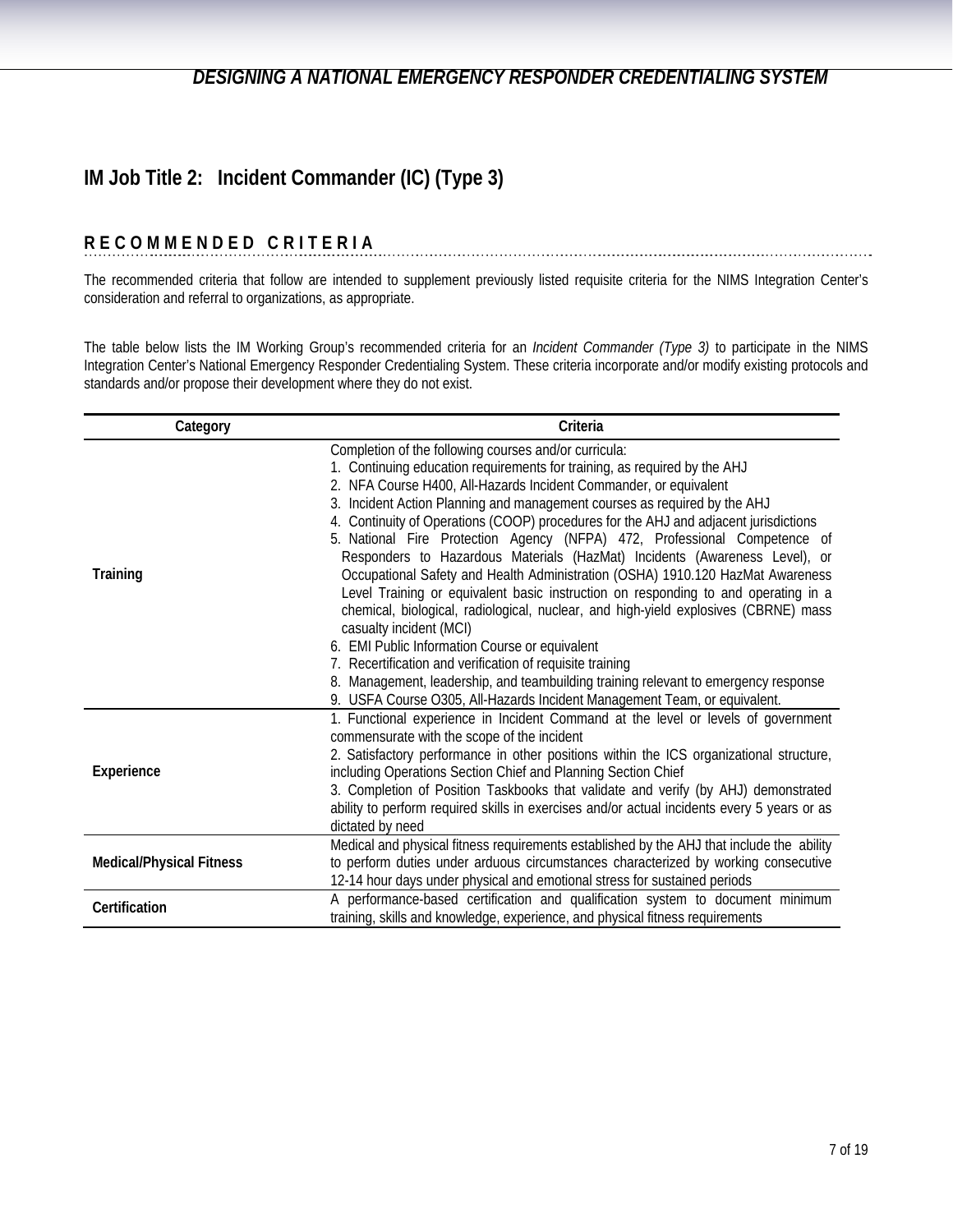# **IM Job Title 3: Liaison Officer (Type 3)**

**Description:** A *Liaison Officer (Type 3)* is responsible for coordinating with cooperating and assisting agencies.[7](#page-7-0)

# **REQUISITE CRITERIA**

The table below lists minimum requisite criteria based on existing protocols and standards for a *Liaison Officer (Type 3)* to participate in the NIMS Integration Center's National Emergency Responder Credentialing System.

| Category                        | Criteria                                                                                |
|---------------------------------|-----------------------------------------------------------------------------------------|
|                                 | Completion of the following courses/curricula:                                          |
|                                 | 1. ICS-100: Introduction to ICS                                                         |
|                                 | 2. ICS-200: Basic ICS                                                                   |
| Training <sup>8</sup>           | 3. ICS-300: Intermediate ICS                                                            |
|                                 | 4. ICS-400: Advanced ICS                                                                |
|                                 | 5. FEMA IS-700: NIMS, An Introduction                                                   |
|                                 | 6. FEMA IS-800: NRP, An Introduction                                                    |
|                                 | Significant, ongoing experience coordinating with representatives from various agencies |
| Experience                      | and organizations during emergency situations, as well as experience in emergency       |
|                                 | management                                                                              |
|                                 | Compliance with the following baseline criteria:                                        |
| <b>Physical/Medical Fitness</b> | 1. Medical requirements established by the AHJ                                          |
|                                 | 2. Minimum physical fitness standards as required by the AHJ                            |

<span id="page-7-0"></span> $7$  NIMS, March 2004, p. 131

<span id="page-7-1"></span><sup>8</sup> Per NIMS compliance at the time of publication, ICS- and IS- training courses are listed. Equivalent courses must meet the NIMS National Standard Curriculum. Equivalent courses provided by EMI, NFA, FIRESCOPE, the National Wildfire Coordination Group, USDA, EPA, and the USCG are acceptable alternatives, as are state and local courses that comply with the National Standard Curriculum Training Development Guidance provided by DHS.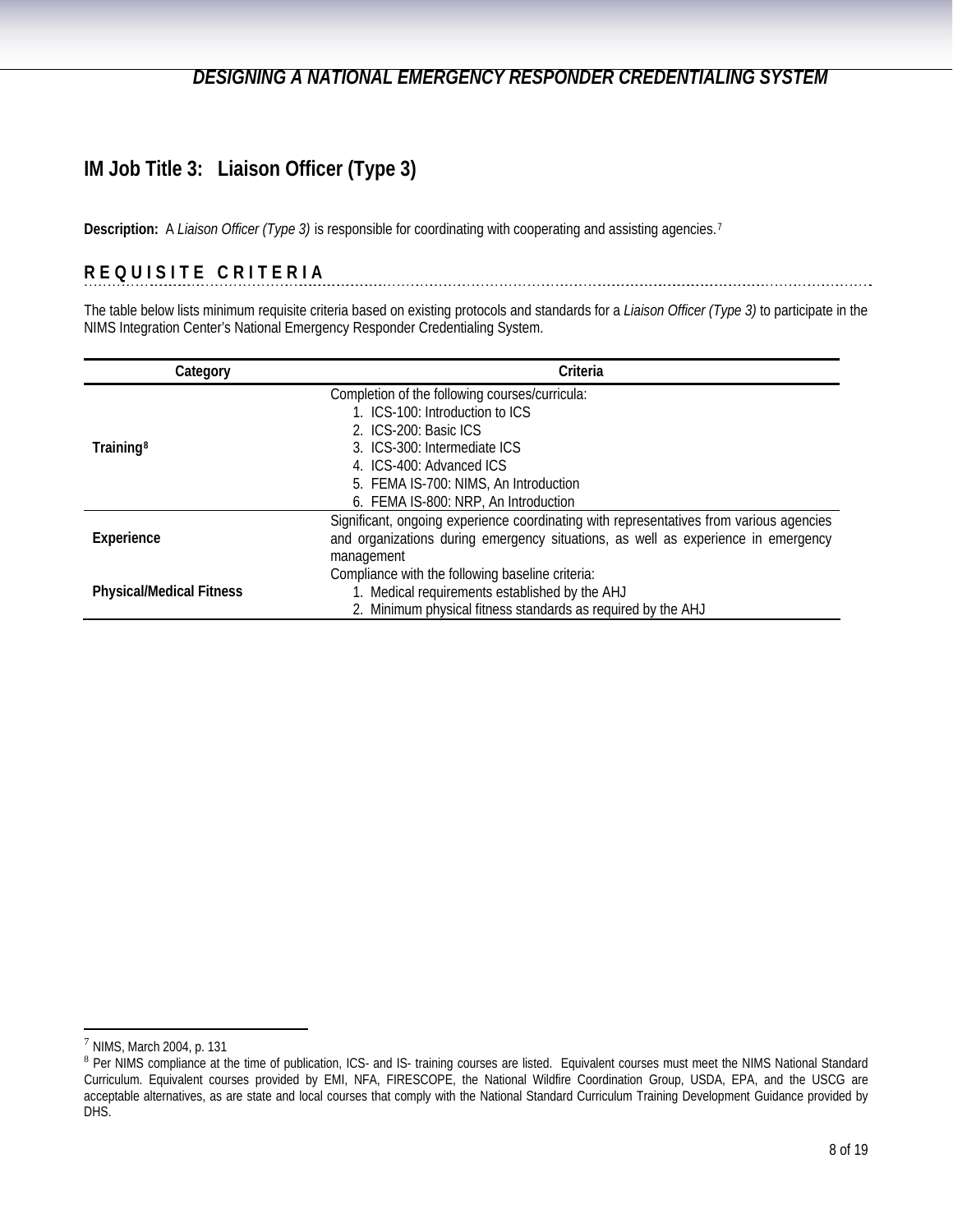# **IM Job Title 3: Liaison Officer (Type 3)**

## **RECOMMENDED CRITERIA**

The recommended criteria that follow are intended to supplement previously listed requisite criteria for the NIMS Integration Center's consideration and referral to organizations, as appropriate.

The table below lists the IM Working Group's recommended criteria for a *Liaison Officer (Type 3)* to participate in the NIMS Integration Center's National Emergency Responder Credentialing System. These criteria incorporate and/or modify existing protocols and standards and/or propose their development where they do not exist.

| Category                        | Criteria                                                                                                                                                                                                                                                                                                                                                                                                                                                                  |
|---------------------------------|---------------------------------------------------------------------------------------------------------------------------------------------------------------------------------------------------------------------------------------------------------------------------------------------------------------------------------------------------------------------------------------------------------------------------------------------------------------------------|
| Training                        | Completion of the following courses/curricula:<br>1. NFA course H480, All-Hazards Liaison Officer, or equivalent<br>2. USFA Course O305, All-Hazards Incident Management Team, or equivalent<br>3. Continuing education requirements for training as required by AHJ<br>4. Recertification and verification of requisite training<br>5. Training on scenario-specific operations of concern to the jurisdiction and incident                                              |
| Experience                      | 1. Functional experience in interagency coordination at the level or levels of<br>government commensurate with the scope of the incident<br>2. Successful previous experience as a Liaison Officer, including working with<br>cooperating and assisting agencies<br>3. Completion of Position Taskbooks that validate and verify (by AHJ) demonstrated<br>ability to perform required skills in exercises and/or actual incidents every 5 years<br>or as dictated by need |
| <b>Physical/Medical Fitness</b> | Medical and physical fitness requirements established by the AHJ that include the ability<br>to perform duties under arduous circumstances characterized by working consecutive<br>12-14 hour days under physical and emotional stress for sustained periods                                                                                                                                                                                                              |
| Certification                   | A performance-based certification and qualification system to document minimum<br>training, skills and knowledge, experience, and physical fitness requirements                                                                                                                                                                                                                                                                                                           |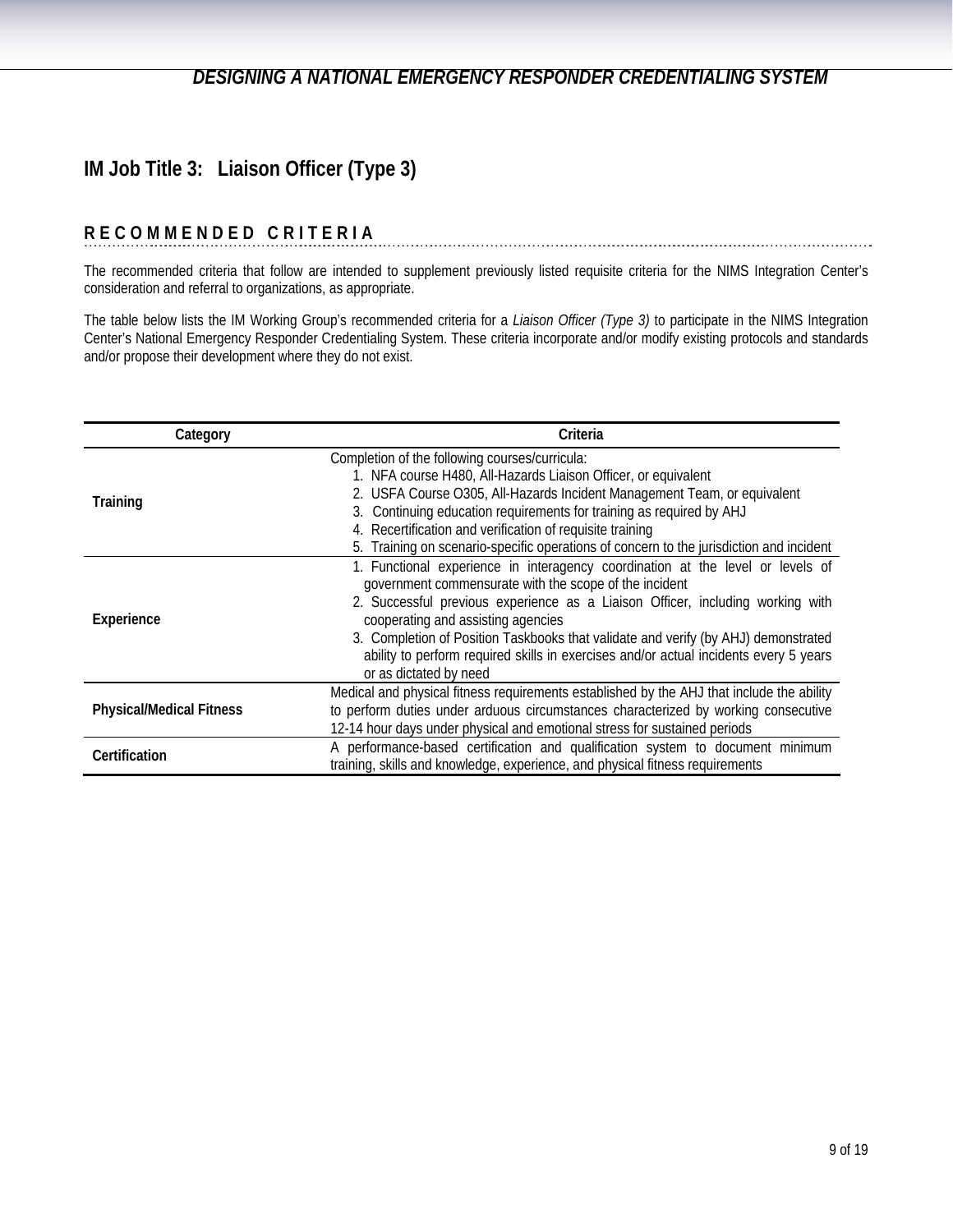# <span id="page-9-0"></span>**IM Job Title 4: Logistics Section Chief (Type 3)**

**Description:** A *Logistics Section Chief (Type 3)* is responsible for providing facilities, services, and material support for the incident, including all essential services and support functions needed for the incident management team to conduct effective operations.<sup>[9](#page-9-1)</sup>

## **REQUISITE CRITERIA**

The table below lists minimum requisite criteria based on existing protocols and standards for a *Logistics Section Chief (Type 3)* to participate in the NIMS Integration Center's National Emergency Responder Credentialing System.

| Category                        | Criteria                                                                                  |
|---------------------------------|-------------------------------------------------------------------------------------------|
|                                 | Completion of the following courses/curricula:                                            |
|                                 | 1. ICS-100: Introduction to ICS                                                           |
|                                 | 2. ICS-200: Basic ICS                                                                     |
| Training <sup>10</sup>          | 3. ICS-300: Intermediate ICS                                                              |
|                                 | 4. ICS-400: Advanced ICS                                                                  |
|                                 | 5. FEMA IS-700: NIMS, An Introduction                                                     |
|                                 | 6. FEMA IS-800: NRP, An Introduction                                                      |
| Experience                      | Significant, ongoing experience related to facilities, services, and material support, as |
|                                 | well as experience in emergency management                                                |
|                                 | Compliance with the following baseline criteria:                                          |
| <b>Physical/Medical Fitness</b> | 1. Medical requirements established by the AHJ                                            |
|                                 | 2. Minimum physical fitness standards as required by the AHJ                              |

<span id="page-9-1"></span><sup>9</sup> NIMS, March 2004, p. 132.

<span id="page-9-2"></span><sup>&</sup>lt;sup>10</sup> Per NIMS compliance at the time of publication, ICS- and IS- training courses are listed. Equivalent courses must meet the NIMS National Standard Curriculum. Equivalent courses provided by EMI, NFA, FIRESCOPE, the National Wildfire Coordination Group, USDA, EPA, and the USCG are acceptable alternatives, as are state and local courses that comply with the National Standard Curriculum Training Development Guidance provided by DHS.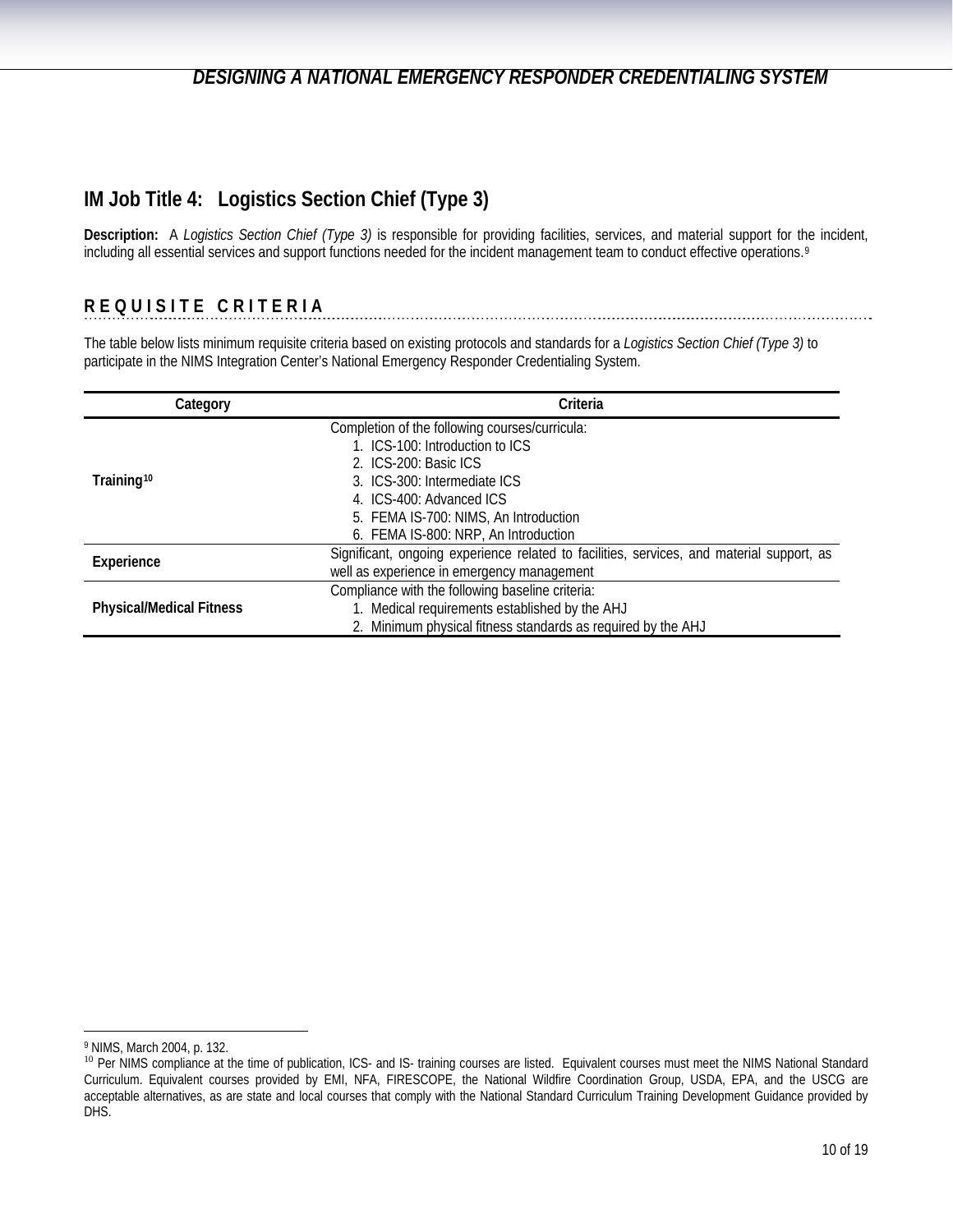# **IM Job Title 4: Logistics Section Chief (Type 3)**

## **RECOMMENDED CRITERIA**

The recommended criteria that follow are intended to supplement previously listed requisite criteria for the NIMS Integration Center's consideration and referral to organizations, as appropriate.

The table below lists the IM Working Group's recommended criteria for a *Logistics Section Chief (Type 3)* to participate in the NIMS Integration Center's National Emergency Responder Credentialing System. These criteria incorporate and/or modify existing protocols and standards and/or propose their development where they do not exist.

| Category                        | Criteria                                                                                                                                                                                                                                                                                                                                                                                                                                                                                                                                                                                                                                            |
|---------------------------------|-----------------------------------------------------------------------------------------------------------------------------------------------------------------------------------------------------------------------------------------------------------------------------------------------------------------------------------------------------------------------------------------------------------------------------------------------------------------------------------------------------------------------------------------------------------------------------------------------------------------------------------------------------|
| Training                        | Completion of the following courses/curricula:<br>1. Continuing education requirements for training as required by AHJ<br>2. NFA Course H450, All-Hazards Logistics Section Chief, or equivalent<br>3. EMI non-resident course G276, Resource Management, or equivalent<br>4. NFPA 472, Professional Competence of Responders to HazMat Incidents<br>(Awareness Level), or OSHA 1910.120, HazMat Awareness Level Training or<br>equivalent basic instruction on responding to and operating in a CBRNE MCI<br>5. USFA Course O305, All-Hazards Incident Management Team, or equivalent<br>6. Recertification and verification of requisite training |
| Experience                      | 1. Functional experience in logistics at the level or levels of government<br>commensurate with the scope of the incident<br>2. Successful previous experience as a Logistics Section service branch director<br>and support branch director and/or in multiple unit leader positions within the<br>service and support branches<br>3. Completion of Position Taskbooks that validate and verify (by AHJ) demonstrated<br>ability to perform required skills in exercises and/or actual incidents every 5 years<br>or as dictated by need                                                                                                           |
| <b>Physical/Medical Fitness</b> | Medical and physical fitness requirements established by the AHJ that include the ability<br>to perform duties under arduous circumstances characterized by working consecutive<br>12-14 hour days under physical and emotional stress for sustained periods                                                                                                                                                                                                                                                                                                                                                                                        |
| Certification                   | A performance-based certification and qualification system to document minimum<br>training, skills and knowledge, experience, and physical fitness requirements                                                                                                                                                                                                                                                                                                                                                                                                                                                                                     |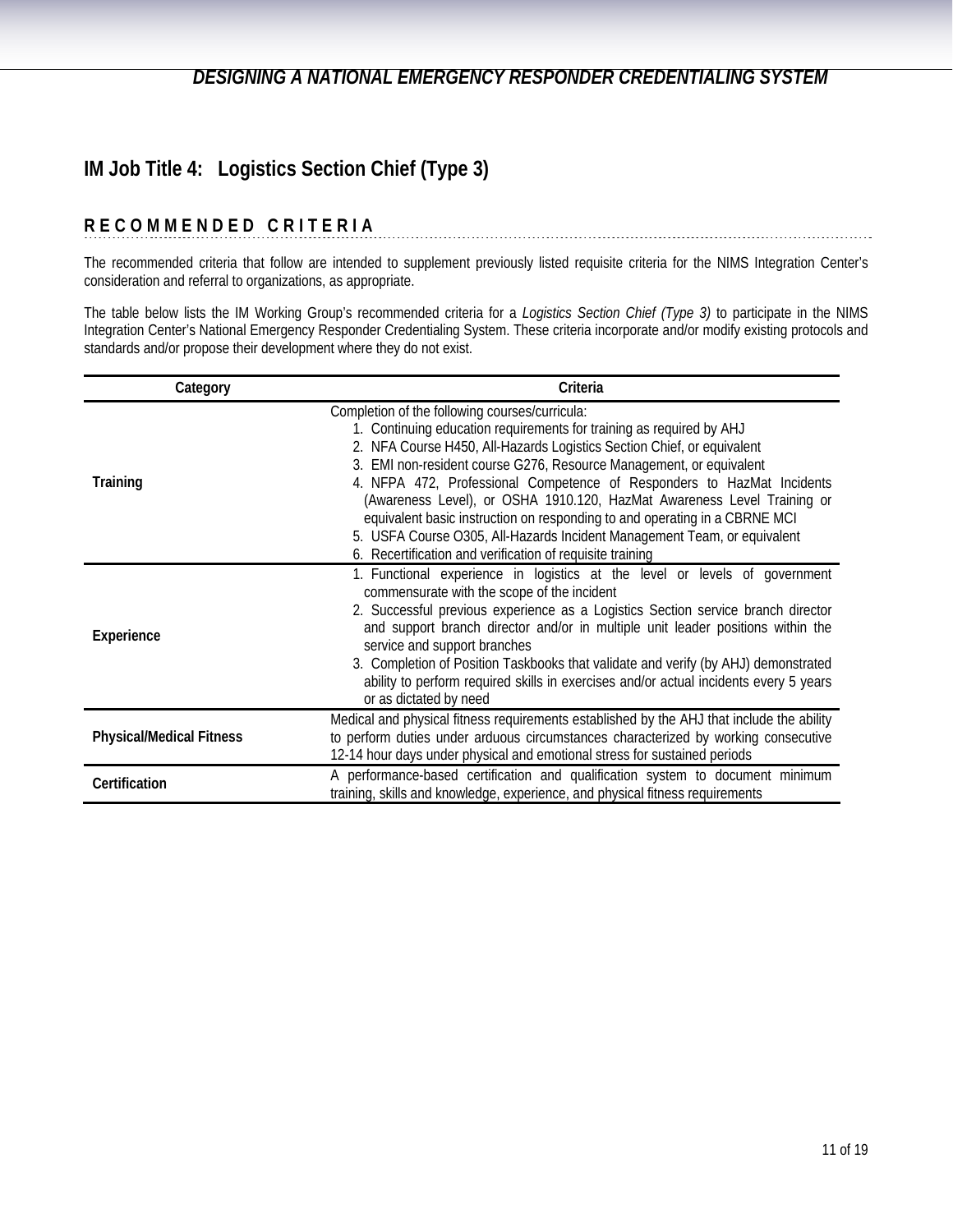# <span id="page-11-0"></span>**IM Job Title 5: Operations Section Chief (Type 3)**

**Description:** An *Operations Section Chief (Type 3)* is responsible for all tactical incident operations,[11](#page-11-1) including the activation and supervision of ICS organizational elements in accordance with and in execution of the Incident Action Plan (IAP).[12](#page-11-2)

## **REQUISITE CRITERIA**

The table below lists minimum requisite criteria based on existing protocols and standards for an *Operations Section Chief (Type 3)* to participate in the NIMS Integration Center's National Emergency Responder Credentialing System.

| Category                        | Criteria                                                                                    |
|---------------------------------|---------------------------------------------------------------------------------------------|
|                                 | Completion of the following courses/curricula:                                              |
|                                 | 1. ICS-100: Introduction to ICS                                                             |
|                                 | 2. ICS-200: Basic ICS                                                                       |
| Training <sup>13</sup>          | 3. ICS-300: Intermediate ICS                                                                |
|                                 | 4. ICS-400: Advanced ICS                                                                    |
|                                 | 5. FEMA IS-700: NIMS, An Introduction                                                       |
|                                 | 6. FEMA IS-800: NRP, An Introduction                                                        |
|                                 | Significant, ongoing operational experience in strategy and tactics related to the incident |
| Experience                      | scenario (e.g., wild land fire, water rescue, confined space rescue, or HazMat incident)    |
|                                 | and experience in emergency management                                                      |
|                                 | Compliance with the following baseline criteria:                                            |
|                                 | 1. Medical requirements established by the AHJ                                              |
| <b>Physical/Medical Fitness</b> | 2. Minimum physical fitness standards as required by the AHJ                                |
|                                 | 3. Able to work wearing appropriate personal protective equipment (PPE)                     |

<span id="page-11-2"></span><span id="page-11-1"></span><sup>&</sup>lt;sup>11</sup> NIMS, March 2004, p. 134.<br><sup>12</sup> FIRESCOPE Field Operations Guide, June 2004, 7-3.

<span id="page-11-3"></span><sup>&</sup>lt;sup>13</sup> Per NIMS compliance at the time of publication, ICS- and IS- training courses are listed. Equivalent courses must meet the NIMS National Standard Curriculum. Equivalent courses provided by EMI, NFA, FIRESCOPE, the National Wildfire Coordination Group, USDA, EPA, and the USCG are acceptable alternatives, as are state and local courses that comply with the National Standard Curriculum Training Development Guidance provided by DHS.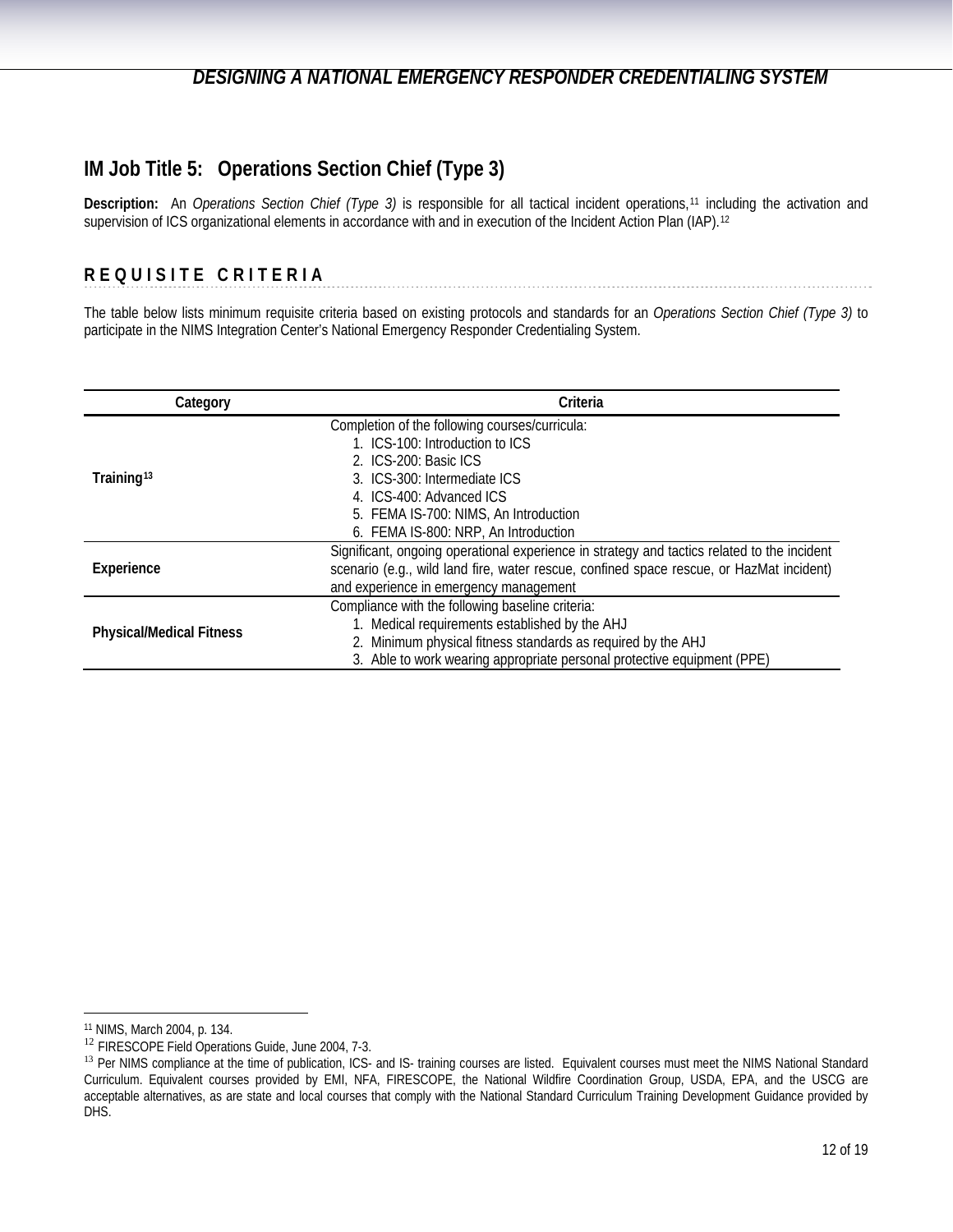# **IM Job Title 5: Operations Section Chief (Type 3)**

## **RECOMMENDED CRITERIA**

The recommended criteria that follow are intended to supplement previously listed requisite criteria for the NIMS Integration Center's consideration and referral to organizations, as appropriate.

The table below lists the IM Working Group's recommended criteria for an *Operations Section Chief (Type 3)* to participate in the NIMS Integration Center's National Emergency Responder Credentialing System. These criteria incorporate and/or modify existing protocols and standards and/or propose their development where they do not exist.

| Category                        | Criteria                                                                                                                                                                                                                                                                                                                                                                                                                                                                                                                                                                                                                                                                                            |
|---------------------------------|-----------------------------------------------------------------------------------------------------------------------------------------------------------------------------------------------------------------------------------------------------------------------------------------------------------------------------------------------------------------------------------------------------------------------------------------------------------------------------------------------------------------------------------------------------------------------------------------------------------------------------------------------------------------------------------------------------|
| Training                        | Completion of the following courses/curricula:<br>1. NFA Course H430, All-Hazards Operations Section Chief, or equivalent<br>2. OSHA 1910.120 and/or 1910.134, Respiratory Protection<br>3. NFPA 472, Professional Competence of Responders to HazMat Incidents<br>(Operations Level) or OSHA 1910.120, HazMat Operations Level Training, or<br>equivalent basic instruction on responding to and operating in a CBRNE MCI<br>4. Scenario-specific training as required by the AHJ<br>5. Recertification and verification of requisite training<br>6. USFA Course O305, All-Hazards Incident Management Team, or equivalent<br>7. Continuing education requirements for training as required by AHJ |
| Experience                      | 1. Functional experience in incident operations at the level or levels of government<br>commensurate with the scope of the incident<br>2. Successful, previous experience as a Branch Director or Division/Group<br>Supervisor within the Operations Section.<br>3. Completion of Position Taskbooks that validate and verify (by AHJ) demonstrated<br>ability to perform required skills in exercises and/or actual incidents every 5 years<br>or as dictated by need                                                                                                                                                                                                                              |
| <b>Physical/Medical Fitness</b> | Medical and physical fitness requirements established by the AHJ that include the ability<br>to perform duties under arduous circumstances characterized by working consecutive<br>12-14 hour days under physical and emotional stress for sustained periods                                                                                                                                                                                                                                                                                                                                                                                                                                        |
| Certification                   | A performance-based certification and qualification system to document minimum<br>training, skills and knowledge, experience, and physical fitness requirements                                                                                                                                                                                                                                                                                                                                                                                                                                                                                                                                     |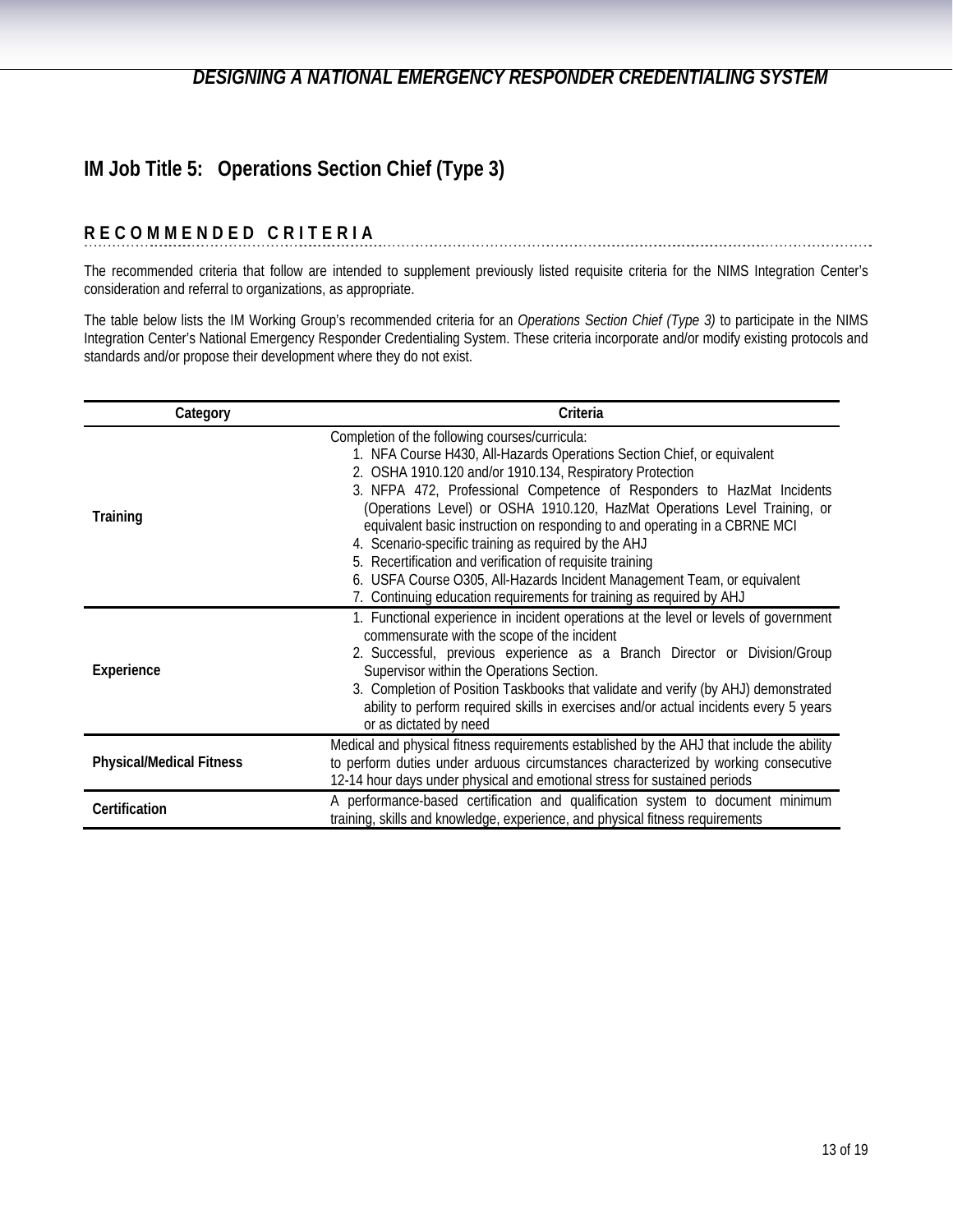# <span id="page-13-0"></span>**IM Job Title 6: Planning Section Chief (Type 3)**

**Description:** A *Planning Section Chief (Type 3)* is responsible for the collection, evaluation, and dissemination of operational information related to the incident, and for the preparation and documentation of the IAP.[14](#page-13-1)

## **REQUISITE CRITERIA**

The table below lists minimum requisite criteria, based on existing protocols and standards, for a *Planning Section Chief (Type 3)* to participate in the NIMS Integration Center's National Emergency Responder Credentialing System.

| Category                        | Criteria                                                                        |  |
|---------------------------------|---------------------------------------------------------------------------------|--|
|                                 | Completion of the following courses/curricula:                                  |  |
|                                 | 1. ICS-100: Introduction to ICS                                                 |  |
|                                 | 2. ICS-200: Basic ICS                                                           |  |
| Training <sup>15</sup>          | 3. ICS-300: Intermediate ICS                                                    |  |
|                                 | 4. ICS-400: Advanced ICS                                                        |  |
|                                 | 5. FEMA IS-700: NIMS, An Introduction                                           |  |
|                                 | 6. FEMA IS-800: NRP, An Introduction                                            |  |
| Experience                      | Significant, ongoing experience related to emergency planning and preparedness, |  |
|                                 | report writing, and information management                                      |  |
| <b>Physical/Medical Fitness</b> | Compliance with the following baseline criteria:                                |  |
|                                 | 1. Medical requirements established by the AHJ                                  |  |
|                                 | 2. Minimum physical fitness standards as required by the AHJ                    |  |

<span id="page-13-1"></span><sup>&</sup>lt;sup>14</sup> NIMS, March 2004, p. 134.

<span id="page-13-2"></span><sup>15</sup> Per NIMS compliance at the time of publication, ICS- and IS- training courses are listed. Equivalent courses must meet the NIMS National Standard Curriculum. Equivalent courses provided by EMI, NFA, FIRESCOPE, the National Wildfire Coordination Group, USDA, EPA, and the USCG are acceptable alternatives, as are state and local courses that comply with the National Standard Curriculum Training Development Guidance provided by DHS.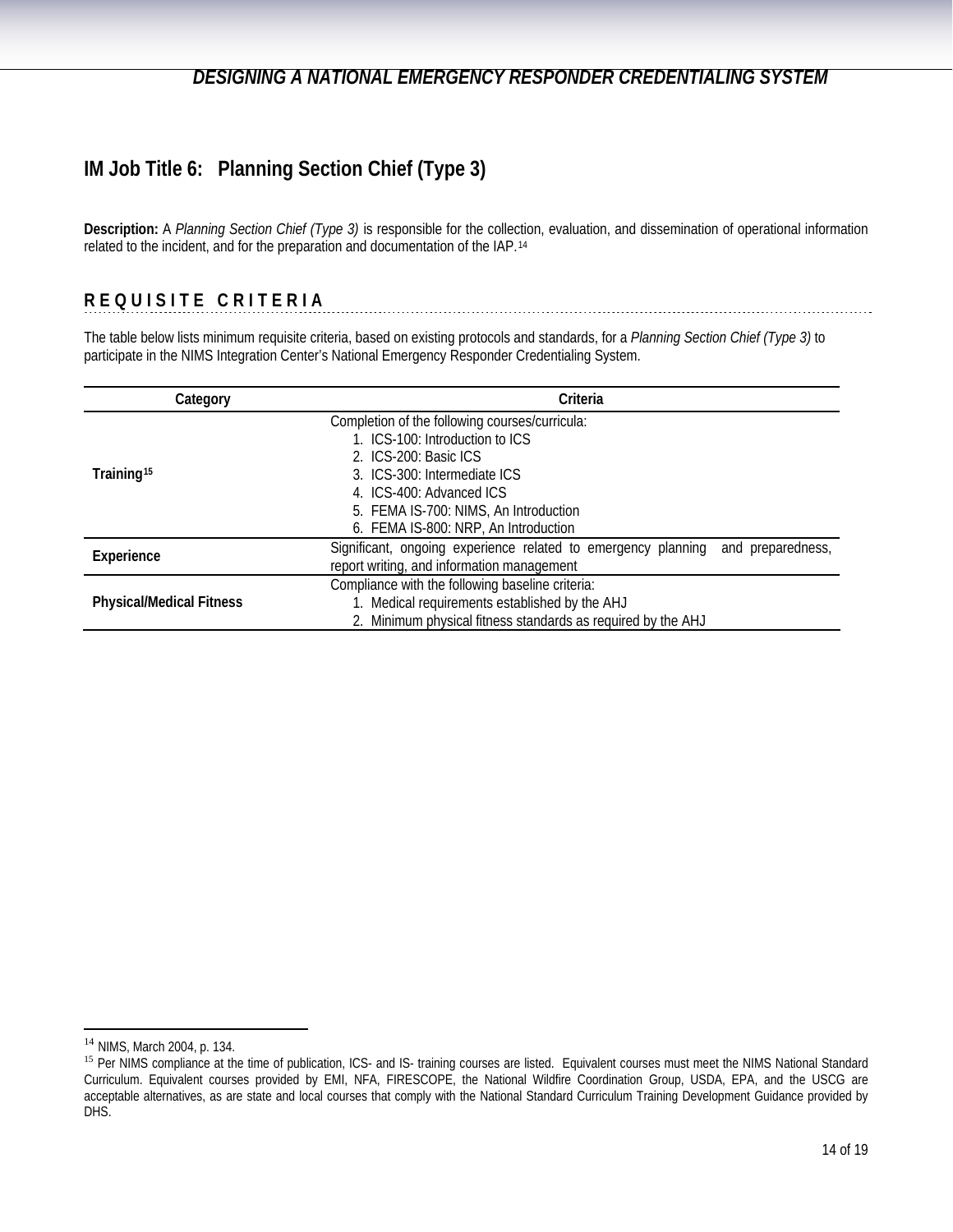# **IM Job Title 6: Planning Section Chief (Type 3)**

#### **RECOMMENDED CRITERIA**

The recommended criteria that follow are intended to supplement previously listed requisite criteria for the NIMS Integration Center's consideration and referral to organizations, as appropriate.

The table below lists the IM Working Group's recommended criteria for a *Planning Section Chief (Type 3)* to participate in the NIMS Integration Center's National Emergency Responder Credentialing System. These criteria incorporate and/or modify existing protocols and standards and/or propose their development where they do not exist.

| Category                        | Criteria                                                                                                                                                                                                                                                                                                                                                                                                                                                                                                                                                        |
|---------------------------------|-----------------------------------------------------------------------------------------------------------------------------------------------------------------------------------------------------------------------------------------------------------------------------------------------------------------------------------------------------------------------------------------------------------------------------------------------------------------------------------------------------------------------------------------------------------------|
| Training                        | Completion of the following courses/curricula:<br>1. NFA Course H440, All-Hazards Planning Section Chief, or equivalent<br>2. Recertification and verification of requisite training<br>3. Continuing education requirements for training as required by AHJ                                                                                                                                                                                                                                                                                                    |
| Experience                      | Completion of the following courses and/or curricula:<br>1. Functional experience in planning at the level or levels of government<br>commensurate with the scope of the incident<br>2. Successful previous experience filling Unit positions within the Planning Section.<br>3. Completion of Position Taskbooks that validate and verify (by AHJ) demonstrated<br>ability to perform required skills in exercises and/or actual incidents every 5 years<br>or as dictated by need<br>4. USFA Course O305, All-Hazards Incident Management Team, or equivalent |
| <b>Physical/Medical Fitness</b> | Medical and physical fitness requirements established by the AHJ that include the ability<br>to perform duties under arduous circumstances characterized by working consecutive<br>12-14 hour days under physical and emotional stress for sustained periods                                                                                                                                                                                                                                                                                                    |
| Certification                   | A performance-based certification and qualification system to document minimum<br>training, skills and knowledge, experience, and physical fitness requirements                                                                                                                                                                                                                                                                                                                                                                                                 |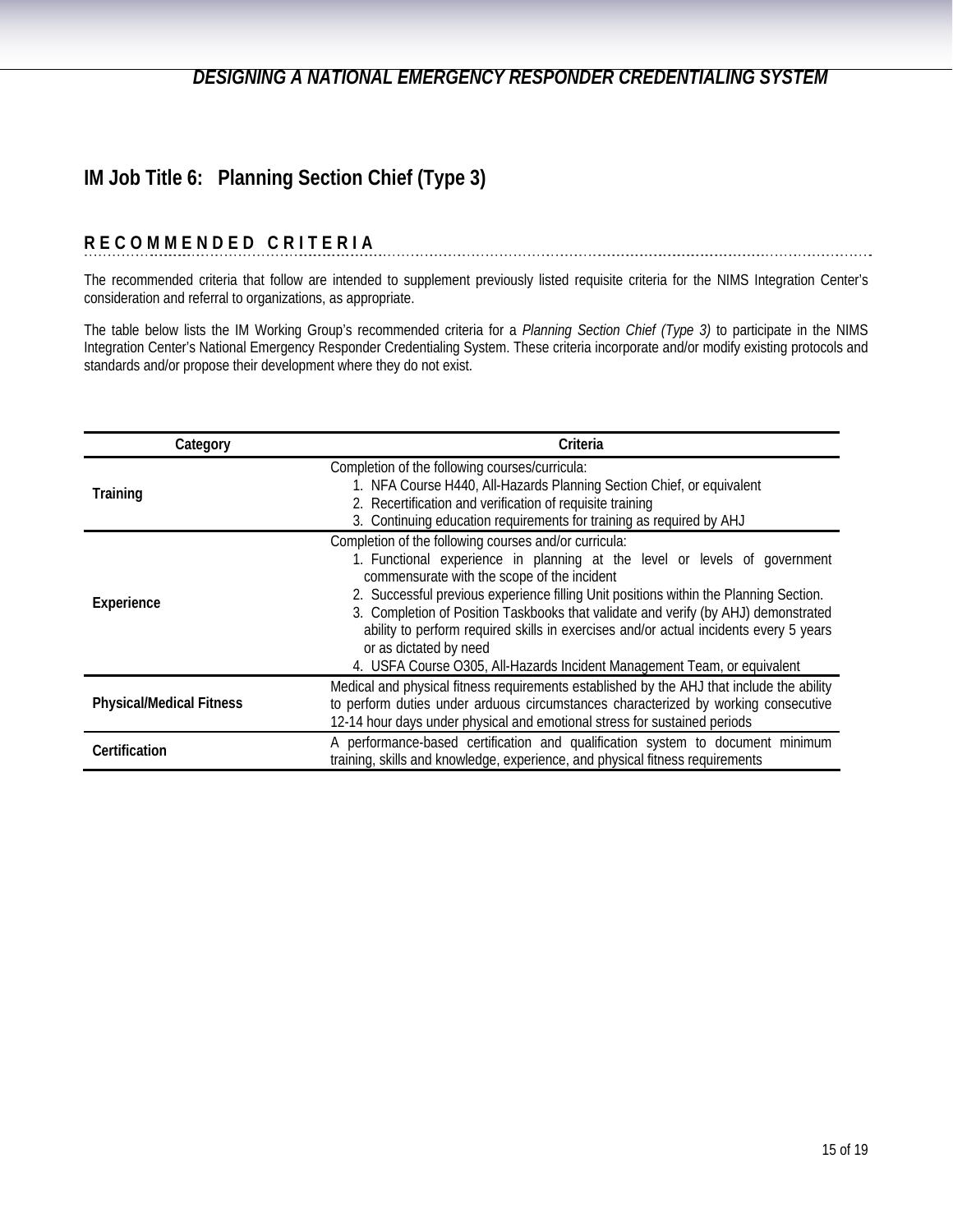# <span id="page-15-0"></span>**IM Job Title 7: Public Information Officer (Type 3)**

**Description:** A *Public Information Officer (Type 3)* is responsible for interfacing with the public and media or with other agencies with incident-related information requirements.[16](#page-15-1)

## **REQUISITE CRITERIA**

The table below lists minimum requisite criteria based on existing protocols and standards for a *Public Information Officer (Type 3)* to participate in the NIMS Integration Center's National Emergency Responder Credentialing System.

| Category                        | Criteria                                                                                   |
|---------------------------------|--------------------------------------------------------------------------------------------|
|                                 | Completion of the following courses/curricula:                                             |
|                                 | 1. ICS-100: Introduction to ICS                                                            |
|                                 | 2. ICS-200: Basic ICS                                                                      |
| Training <sup>17</sup>          | 3. ICS-300: Intermediate ICS                                                               |
|                                 | 4. ICS-400: Advanced ICS                                                                   |
|                                 | 5. FEMA IS-700: NIMS, An Introduction                                                      |
|                                 | 6. FEMA IS-800: NRP, An Introduction                                                       |
|                                 | Significant, ongoing experience managing the generation and dissemination of               |
| Experience                      | information related to the incident for the public and the media, as well as experience in |
|                                 | emergency management                                                                       |
|                                 | Compliance with the following baseline criteria:                                           |
| <b>Physical/Medical Fitness</b> | 1. Medical requirements established by the AHJ                                             |
|                                 | 2. Minimum physical fitness standards as required by the AHJ                               |

<span id="page-15-1"></span><sup>&</sup>lt;sup>16</sup> NIMS, March 2004, p. 135

<span id="page-15-2"></span><sup>17</sup> Per NIMS compliance at the time of publication, ICS- and IS- training courses are listed. Equivalent courses must meet the NIMS National Standard Curriculum. Equivalent courses provided by EMI, NFA, FIRESCOPE, the National Wildfire Coordination Group, USDA, EPA, and the USCG are acceptable alternatives, as are state and local courses that comply with the National Standard Curriculum Training Development Guidance provided by DHS.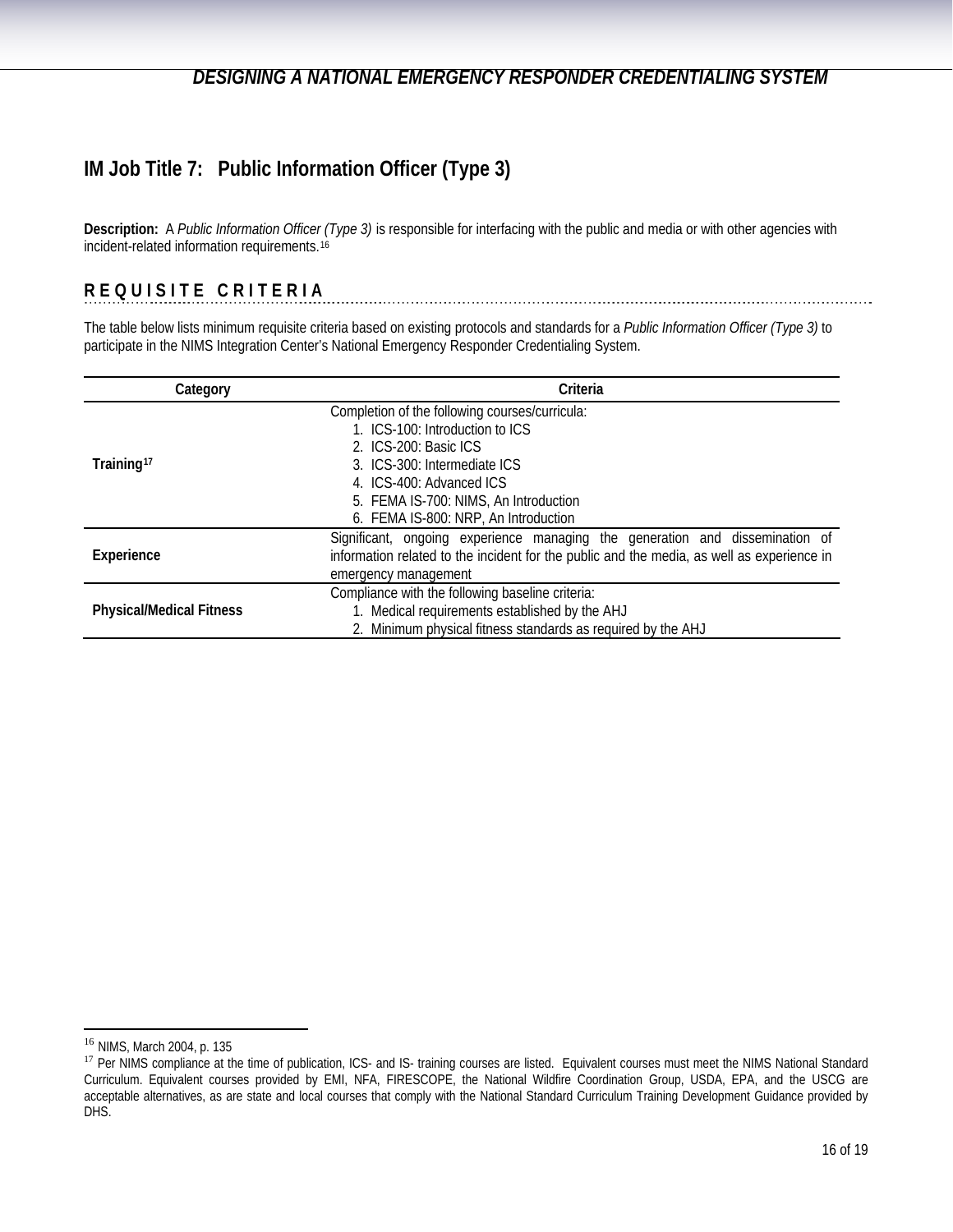# **IM Job Title 7: Public Information Officer (Type 3)**

# **RECOMMENDED CRITERIA**

The recommended criteria that follow are intended to supplement previously listed requisite criteria for the NIMS Integration Center's consideration and referral to organizations, as appropriate.

The table below lists the IM Working Group's recommended criteria for a *Public Information Officer (Type 3)* to participate in the NIMS Integration Center's National Emergency Responder Credentialing System. These criteria incorporate and/or modify existing protocols and standards and/or propose their development where they do not exist.

| Category                        | Criteria                                                                                                                        |
|---------------------------------|---------------------------------------------------------------------------------------------------------------------------------|
| Education                       | Completion of the following courses/curricula:<br>1. Baccalaureate degree in journalism or communications from an accredited    |
|                                 | college or university, or equivalent<br>2. Knowledge of print, radio, television, and Internet media                            |
|                                 | Completion of the following courses/curricula:                                                                                  |
|                                 | 1. Continuing education requirements for training as required by AHJ                                                            |
|                                 | 2. EMI Course E388, Advanced Public Information Officers, or NFA course H403,                                                   |
| Training                        | All-Hazards Public Information Officer, or equivalent                                                                           |
|                                 | 3. Training on scenario-specific operations of concern to the jurisdiction and incident                                         |
|                                 | 4. Recertification and verification of requisite training                                                                       |
|                                 | 5. USFA Course O305, All-Hazards Incident Management Team, or equivalent.                                                       |
|                                 | Completion of the following courses and/or curricula:                                                                           |
|                                 | 1. Functional experience in media relations at the level or levels of government<br>commensurate with the scope of the incident |
| Experience                      | 2. Successful previous experience as a Public Information Officer                                                               |
|                                 | 3. Completion of Position Taskbooks that validate and verify (by AHJ) demonstrated                                              |
|                                 | ability to perform required skills in exercises and/or actual incidents every 5 years                                           |
|                                 | or as dictated by need                                                                                                          |
|                                 | Medical and physical fitness requirements established by the AHJ that include the ability                                       |
| <b>Physical/Medical Fitness</b> | to perform duties under arduous circumstances characterized by working consecutive                                              |
|                                 | 12-14 hour days under physical and emotional stress for sustained periods                                                       |
| Certification                   | A performance-based certification and qualification system to document minimum                                                  |
|                                 | training, skills and knowledge, experience, and physical fitness requirements                                                   |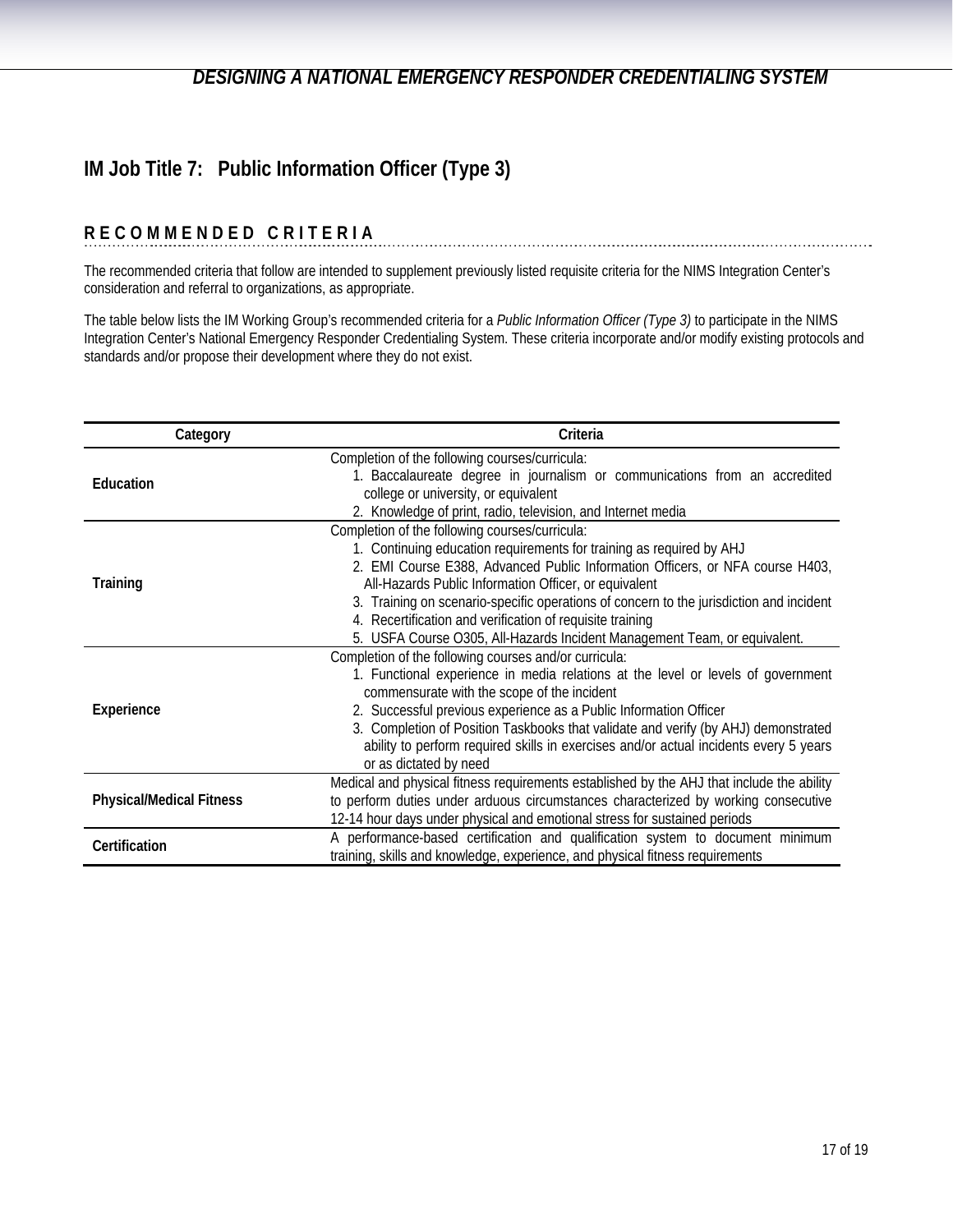## <span id="page-17-0"></span>**IM Job Title 8: Safety Officer (Type 3)**

**Description:** A *Safety Officer (Type 3)* is responsible for monitoring and assessing safety hazards or unsafe situations and for developing measures for ensuring personnel safety.[18](#page-17-1)

## **REQUISITE CRITERIA**

The table below lists minimum requisite criteria based on existing protocols and standards for a *Safety Officer (Type 3)* to participate in the NIMS Integration Center's National Emergency Responder Credentialing System.

| Category                        | Criteria                                                                               |
|---------------------------------|----------------------------------------------------------------------------------------|
|                                 | Completion of the following courses/curricula:                                         |
|                                 | 1. ICS-100: Introduction to ICS                                                        |
|                                 | 2. ICS-200: Basic ICS                                                                  |
|                                 | 3. ICS-300: Intermediate ICS                                                           |
| Training <sup>19</sup>          | 4. ICS-400: Advanced ICS                                                               |
|                                 | 5. FEMA IS-700: NIMS, An Introduction                                                  |
|                                 | 6. FEMA IS-800: NRP, An Introduction                                                   |
|                                 | 7. Specialty training as required (e.g., Incident Scene Safety, Fire Suppression,      |
|                                 | HazMat Operations, Accident Investigation, Post-Incident Analysis)                     |
|                                 | Significant, ongoing safety experience in strategy and tactics related to the incident |
| Experience                      | scenario (e.g., wildland fire or HazMat incident) and experience in emergency          |
|                                 | management. Significant experience in all phases of the response and recovery cycle    |
|                                 | Compliance with the following baseline criteria:                                       |
| <b>Physical/Medical Fitness</b> | 1. Medical requirements established by the AHJ                                         |
|                                 | 2. Minimum physical fitness standards as required by the AHJ                           |
|                                 | 3. Able to work wearing appropriate PPE                                                |

<span id="page-17-1"></span><sup>&</sup>lt;sup>18</sup> NIMS, March 2004, p. 136.

<span id="page-17-2"></span><sup>19</sup> Per NIMS compliance at the time of publication, ICS- and IS- training courses are listed. Equivalent courses must meet the NIMS National Standard Curriculum. Equivalent courses provided by EMI, NFA, FIRESCOPE, the National Wildfire Coordination Group, USDA, EPA, and the USCG are acceptable alternatives, as are state and local courses that comply with the National Standard Curriculum Training Development Guidance provided by DHS.